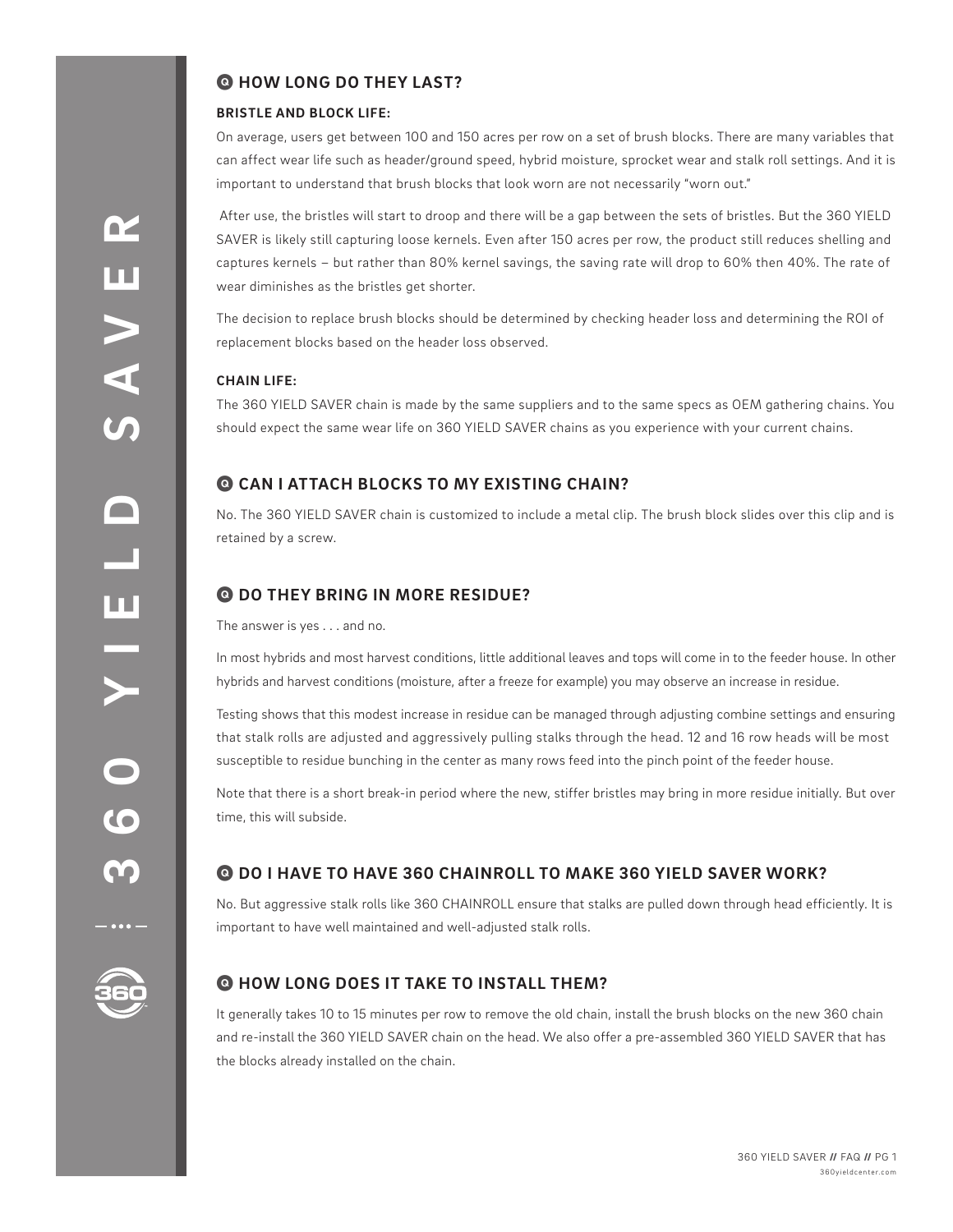#### Q **IT LOOKS LIKE THE BRISTLES OVERLAP. IS THAT NORMAL?**

This varies by the type of head and the acres on the brush blocks.

When chains are first installed, some heads will have bristles that overlap from bottom to top. Others, such as Drago, will overlap at the bottom but have a gap at the top. After break-in and use, the bristles will bend and wear and there will be a gap. This gap doesn't mean the brush blocks are worn out. 360 YIELD SAVERs continue to save kernels by cushioning ears and sweeping kernels to the cross auger.

#### Q **DO I NEED NEW OR DIFFERENT SPROCKETS?**

Manufacturers recommend replacing sprockets when you replace gathering chains. This increases the wear life of the chain. So while it is not required, it is strongly recommended.

#### Q **DO LEAVES PACK IN UNDER THE SNOUT?**

In some conditions and with some snout designs the bristles can carry leaves around and under the snout. There is no negative consequence from this, but many growers are concerned about increased bristle wear and just don't like seeing the residue packed under the snout. We have developed a shield that acts as a tunnel to direct leaves out from the head.

## Q **ARE THE SHIELDS REQUIRED?**

No, they are not required. The brush blocks make their own "tunnel" through any leaves under the snout and we do not observe any increase in wear. But the shields are a simple and low-cost option that eliminates the leaf accumulation and extra residue under the snout.

## Q **DO I NEED TO REMOVE THE 360 YIELD SAVERS FOR STORAGE?**

We have tested the chain and brush blocks for damage from UV, cold, rodents and moisture and find that there is no need to remove them for storage. It is common that growers will remove the blocks after the season in anticipation of replacing them for next season.

Chains (and blocks/bristles) should not be oiled for storage – chain manufacturers generally recommend that chains are blown clean but not oiled. The oil can attract dust and increase wear. If chains are removed for storage, hang them in a dry location or, if you purchased assembled 360 YIELD SAVERs, store them in their shipping boxes.

## Q **HOW DO I MEASURE HEADER LOSS?**

During a normal harvest pass, conduct a power shut down. After restarting, back the combine up 15 feet. Go to the area where the corn head was and select three to five rows and gently clear away residue from a five ft. strip that includes two rows and one middle. Count the number of kernels including the kernels from any small ears and nubbins. The total number of kernels divided by two equals the bushels per acre loss.

#### Q **HOW DO I ADJUST MY CORN HEAD WHEN USING 360 YIELD SAVER?**

Because 360 YIELD SAVER reduces butt shelling and kernel loss, you can set your combine to optimize crop intake and stalk processing. Often this means you can increase your head speed. Ideally synchronizing head speed and ground speed so you are not pushing or pulling stalks through the stalk rolls. You can also run the deck plates wider because you are no longer as concerned about losing those small ears and nubbins through the plates.